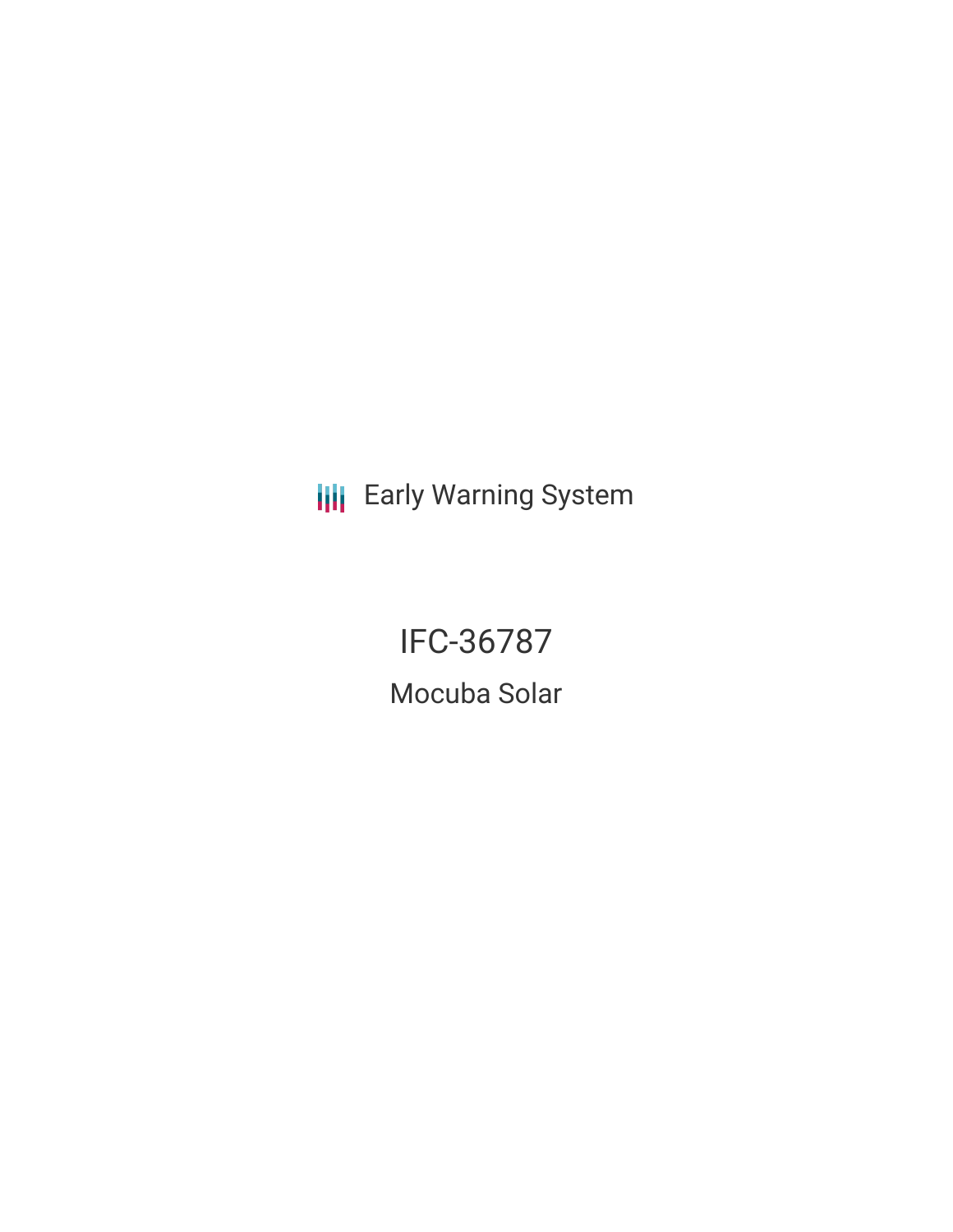# **Quick Facts**

| <b>Countries</b>               | Mozambique                              |
|--------------------------------|-----------------------------------------|
| <b>Financial Institutions</b>  | International Finance Corporation (IFC) |
| <b>Status</b>                  | Proposed                                |
| <b>Bank Risk Rating</b>        | A                                       |
| <b>Voting Date</b>             | 2016-10-27                              |
| <b>Borrower</b>                | Mocuba Solar PV                         |
| <b>Sectors</b>                 | Energy                                  |
| <b>Investment Amount (USD)</b> | \$42.20 million                         |
| <b>Project Cost (USD)</b>      | \$84.00 million                         |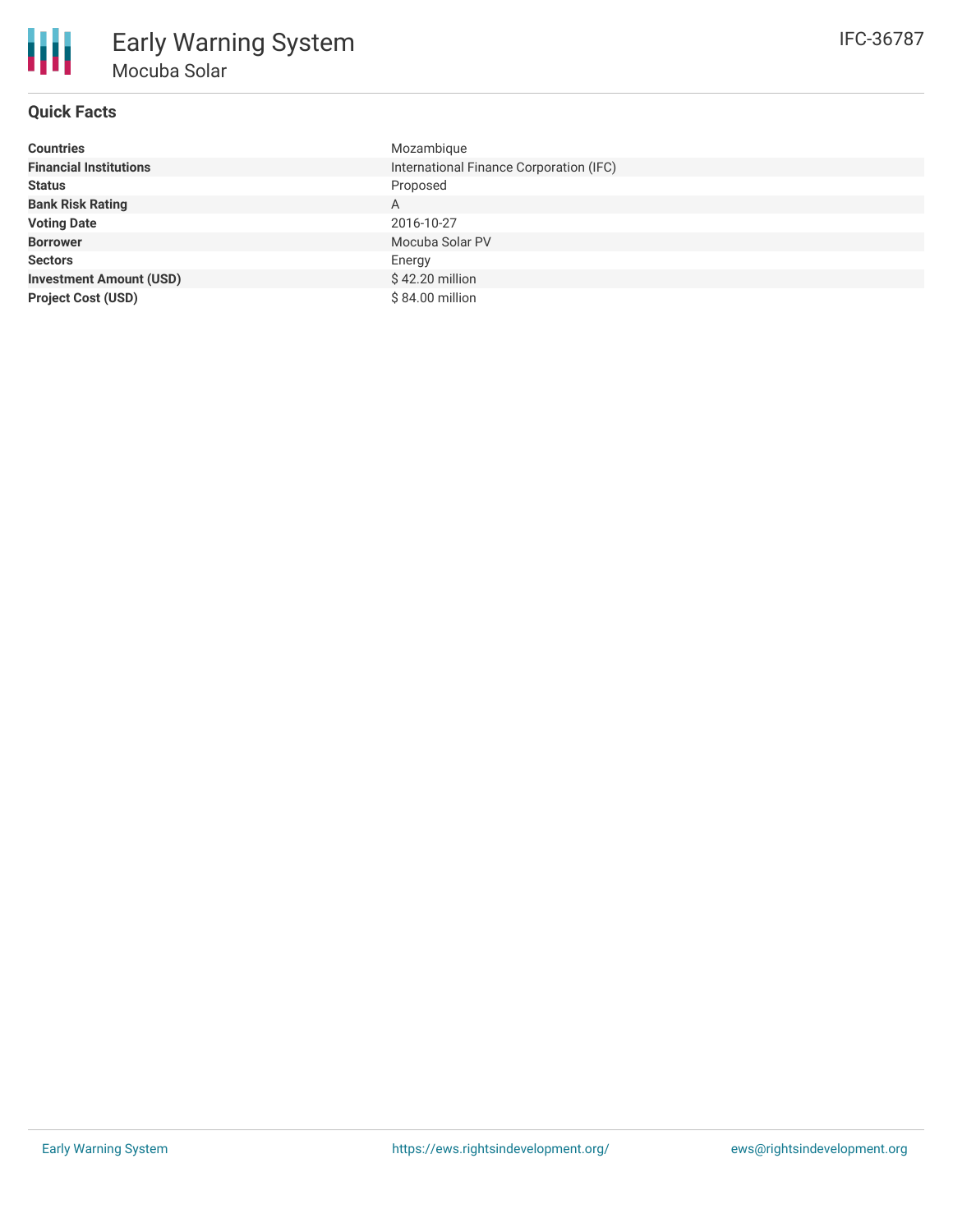

### **Project Description**

Central Solar de Mocuba (the "project" or "the company") consists of the design, construction and operation of a 40MW solar photovoltaic (PV) power plant in Mocuba, in the Zambezia Province in Central Mozambique. The total project cost is estimated at US\$84m. IFC's proposed investment consists of an A loan of up to US\$21 million and a B Loan of up to US\$21.2 million from the Emerging Africa Investment Fund. The project sponsors are - Scatec Solar (52.5%), a Norwegian solar power company; Norfund (22.5%), the Norwegian Investment Fund for Developing Countries; and Electricidade de Mozambique (EDM, 25%), Mozambique's state-owned public power utility. The project will be financed through a special purpose vehicle (SPV) created for the project and IFC's funds will be routed through this SPV. The project will sell 100% of its output to EDM under a 25-year power purchase agreement.The power plant will be built on a 126-hectare (ha) plot near the existing EDM substation in Mocuba, 13 km from the center of the city of Mocuba, in the Zambezia Province, Mozambique. The proposed site is located in the Special Economic Zone of Mocuba (Zona Economica Especial de Mocuba). The District of Mocuba is characterized by slightly undulating rolling hills with rocky summits and Mocuba is part of the erosion plain of Zambezia. The project area is located on a relatively flat area and is mostly underlain by rocks. The project site is located within the Licungo River basin; the nearest point from the project perimeter is about 2.5 km from the eastern bank of the Licungo River. The Egaro River is closer to the project area and is located directly adjacent to the site towards the east.The project site was previously used for subsistence farming and the surrounding land use includes a mixture of agricultural land and uncultivated land. The project will include a 500-1000m 33kV transmission line to the Mocuba substation and the construction of a 500-1000m gravel road to connect the project site to the main road (R479).The solar power plant will compose of panels of polycrystalline PV modules, suitable for 1,500V PV system applications. It is expected that there will be 32 modules per string; each PV module's power rating will be 320Wp and the number of strings will be 3952 (equaling a total number of modules of 126,464). The PV modules will be mounted using a steel substructure embedded in the ground. The total amount of AC installed power will be 30MW and total DC power will be approximately 40MW. The plant will occupy approximately 70 ha of the 126 ha site.Central Solar de Mocuba (CESOM) has assigned Scatec Solar as the engineering, procurement and construction (EPC) contractor as well as the operations and maintenance (O&M) contractor. As at the time of IFC's visit in November 2015, construction had not started but de-mining operations and geotechnical surveys were being carried out. The construction phase is expected to take nine months; commissioning is expected to be in December 2016 with plant take-over expected in February 2017.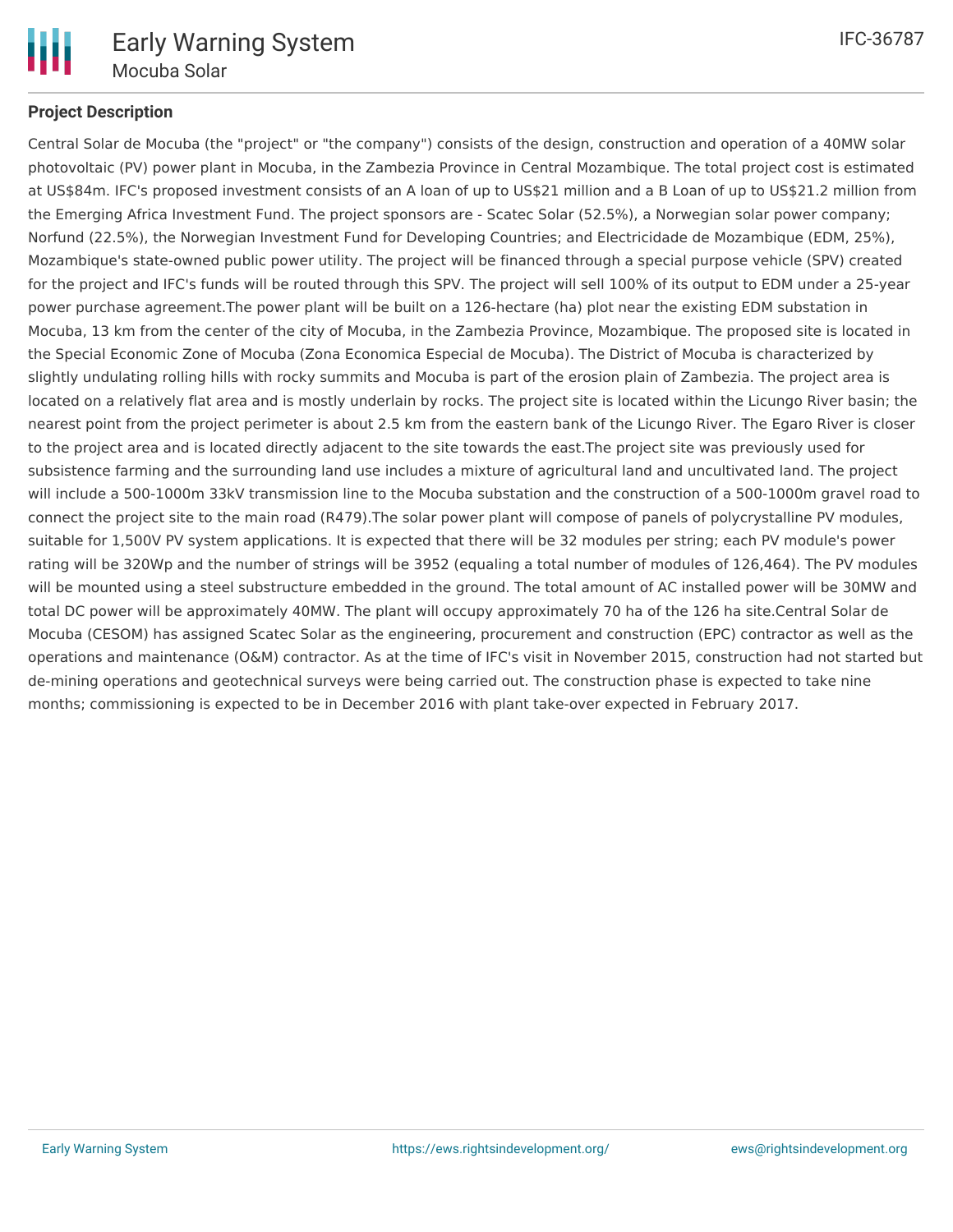#### **Investment Description**

• International Finance Corporation (IFC)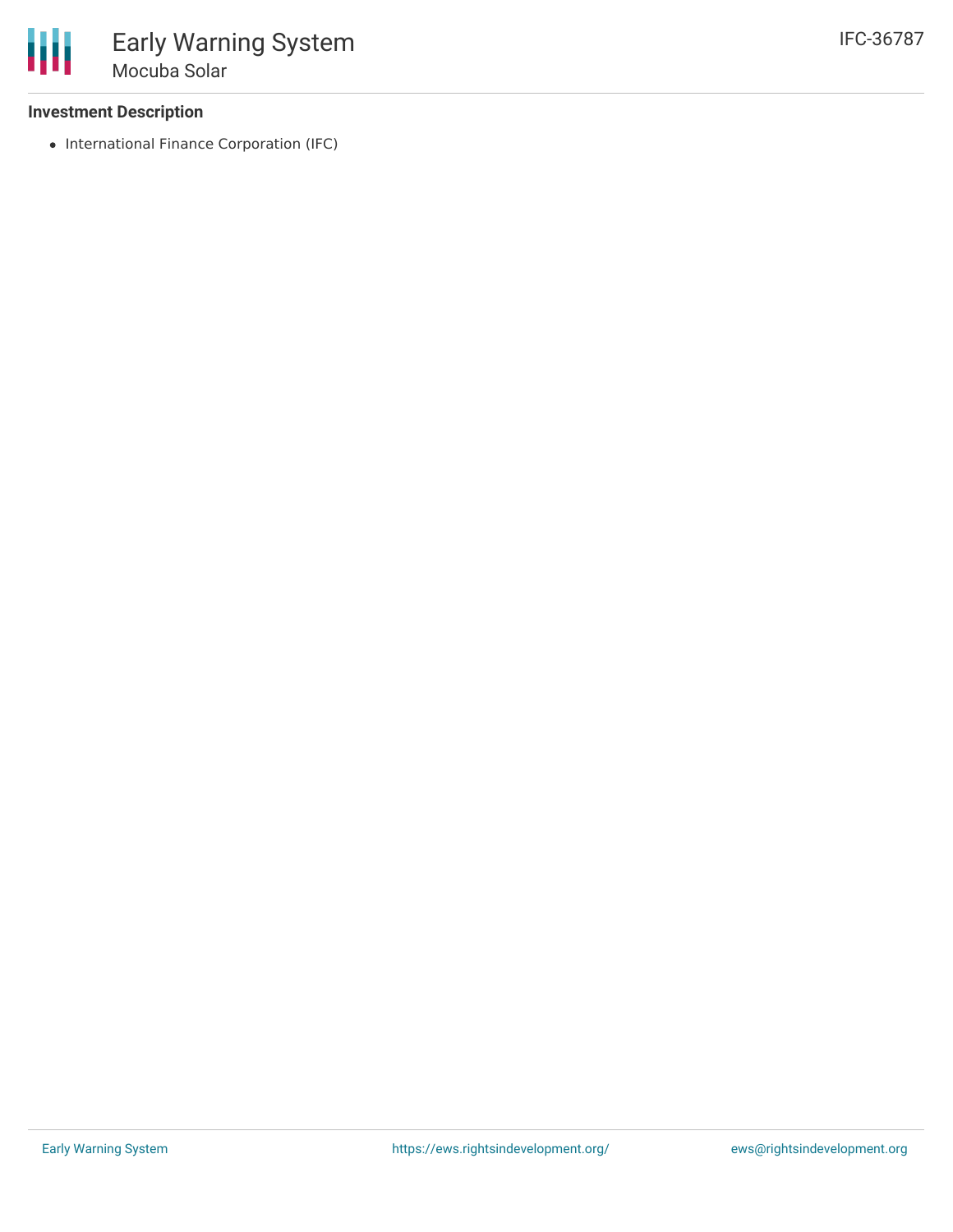Contact Person: Roberto Berardo Company Name: Scatec Solar Address: Unit 109B , The Foundry, 75 Prestwich Street, Green Point, Cape Town 8005 Email: mailto:Roberto.berardo@scatecsolar.com Phone: +27 (0) 823106233 Facsimile: +27 86 560 3828

#### ACCOUNTABILITY MECHANISM OF IFC

The Compliance Advisor Ombudsman (CAO) is the independent complaint mechanism and fact-finding body for people who believe they are likely to be, or have been, adversely affected by an IFC or MIGA- financed project. If you submit a complaint to the CAO, they may assist you in resolving a dispute with the company and/or investigate to assess whether the IFC is following its own policies and procedures for preventing harm to people or the environment. If you want to submit a complaint electronically, you can email the CAO at CAO@worldbankgroup.org. You can learn more about the CAO and how to file a complaint at http://www.cao-ombudsman.org/